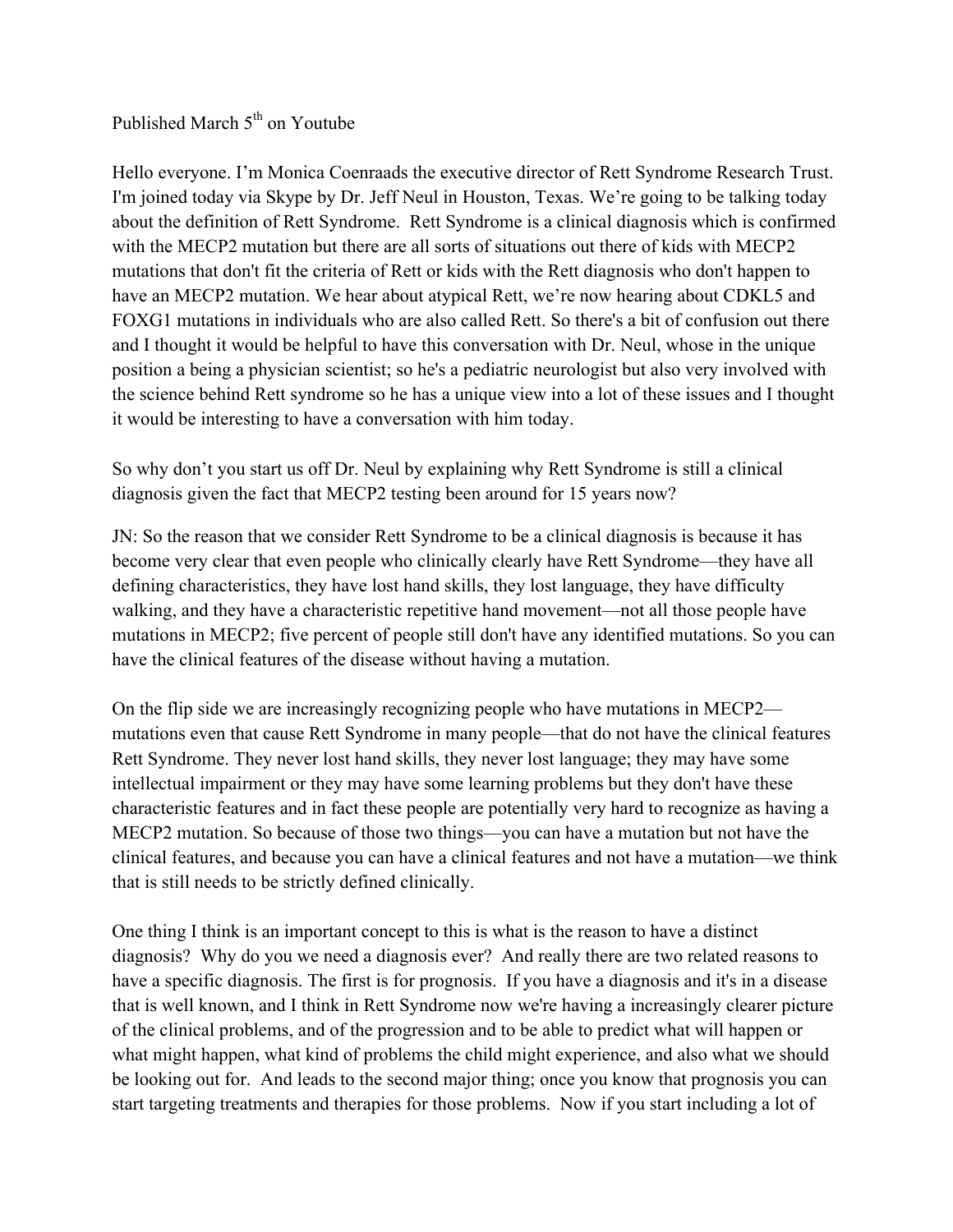people into this diagnosis, let's say people who have MECP2 mutations but don't have Rett Syndrome, we don't know exactly if they're going to have the same problems and we don't know the course of the disease in those people. And therefore, in some ways, it is not very helpful to lump them into the same group because they are distinct and different from the people who have MECP2 mutations but have the clinical features of Rett Syndrome.

MC: Although from a treatment viewpoint, you know gene therapy, protein replacement activating the silent MECP2, regardless of what your symptoms are you should be helped by those approaches.

JN: It depends on the treatment. I think that the treatments you're mentioning, absolutely. If it's symptomatic treatments, maybe not.

MC: Right so these are some important points and it's important to get these points across to families because it gets them thinking.

You helped to develop a strict list of criteria which should be used to diagnose Rett Syndrome clinically and then the mecp2 positive result confirms that, but as mentioned is not required. Not everyone adheres to those or agrees with those criteria and I think oftentimes that's what leads to confusion. Can you speak to that a little bit?

JN: I think you're right. So just to backtrack a bit, I helped lead an international effort—this was an effort by investigators really around the world to try to come to a consensus about what would be the clinical features, the criteria that would define the disease. The impetus for that is that there have been multiple previous criteria that have been used but I felt, and a number of us felt, that the older criteria could be somewhat confusing and they maybe we're a little more complicated than they need to be. So we tried to come together and define Rett Syndrome in as simple as possible terms and as clear as possible, so there wouldn't be confusion and also could be something that people could apply who are not experts that they really could be—they would be able to look at this and as a non-expert they will be able to apply the criteria and it would be meaningful if you apply it correctly and it really would have a high probability that yes you really do have Rett Syndrome. I think that bears out pretty well when we apply it strictly. We find about 95 percent of people have mutations, these clearly diseasecausing mutations in MECP2.

MC: So I'm hearing a lot about kids that have an atypical diagnosis of Rett and I wonder how much of that has to do with the non-Rett clinician, your local neurologist at home who has seen maybe a couple a Rett kids or a handful of Rett kids in their practice over the years, giving an atypical diagnosis. How often do you give an atypical diagnosis?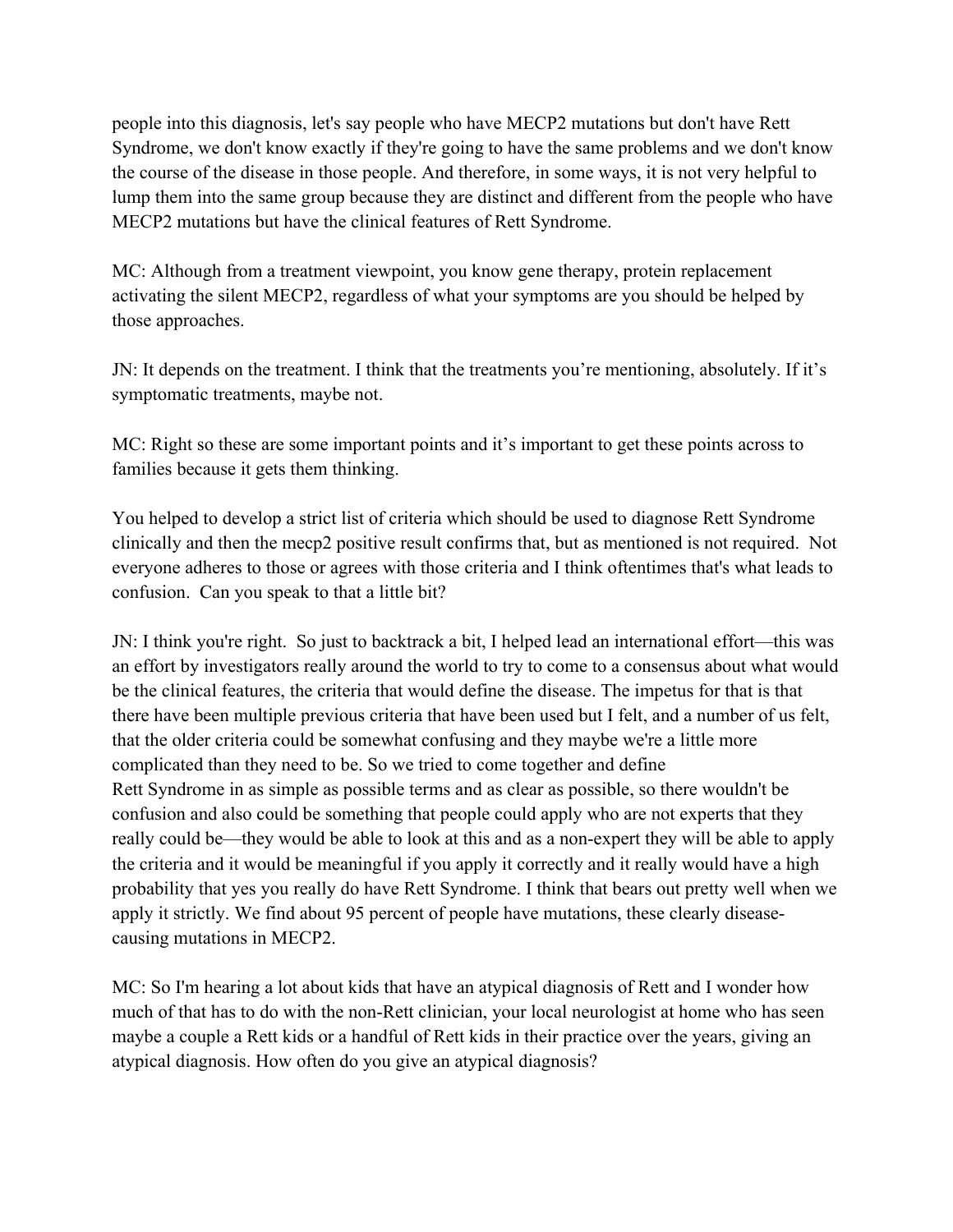JN: I've given an atypical diagnosis fairly infrequently but I do give it and a lot of times the people that I've given an atypical Rett diagnosis—we also addressed this in the criteria in 2010, and really what we said for there is that to have an atypical Rett diagnosis you still have to have one of the cardinal features of Rett Syndrome, which is regression, and then you have to either lose hand skills or language and then you have the repetitive hand movements and the walking. So you don't have to everything, but you have to have some. In my experience the bulk of the people who I say are atypical have either lost hand skills or language, they did not loose both, and usually those people are generally higher functioning children. Or they never really had a normal period of development; really the family and the clinicians all knew something was amiss really from birth and they're usually much more severely affected in the long run. Not always, though, but usually. So those are really the two situations that I give the diagnosis of atypical Rett. Even within those situations, in my experience my personal clinical experience, most of those people end up having mutations in MECC2. Again not all, but most have mutations.

MC: Okay, so early onset, or no regression but problems from birth, you could—of course you have to look at all the other symptoms and all the other history—but there are kids that could be diagnosed as atypical Rett even though they didn't have a regression?

JN: No, I would not diagnosis them as atypical Rett without regression. They still could be affected early on, but I still put a lot of weight, and the criteria puts a lot of weight, on having some degree of regression and I think the reason we've been emphasizing that is that it [regression] is very distinctive in Rett. There are a few clinical conditions that have true regression; some forms of autism actually have some amount of regression, but there are a lot of other conditions that just have severe developmental delay. And the group of conditions that cause severe developmental delay are very broad and variable in terms of why that happens, whereas in Rett Syndrome, the bulk of people have MECP2 mutations and most of them have this regression, and so it's very important to you bring that together. Some of the very mild people, who are so mild they don't even meet the criteria for Rett Syndrome, never have regression and those are very distinctive individuals and I think it's important to consider them separately for both scientific and just for clinical practice purposes.

MC: Ok now what about CDKL5 and FOXG1? You know there are a number of papers that call these individuals Rett Syndrome or Rett-like. In the Australian database that lists all the mutations CDKL5 and FOXG1 are listed there as well. What are your thoughts on that; are they Rett or are they not Rett?

JN: So my personal experience with people with CDKL5 and FOXG1 mutations, there are Rett like features, "Rett-oid" features, oftentimes in the breathing dysrhythmia, some of the repetitive—some abnormal movements. But the clinical course of these diseases is distinctive, and even the clinical characteristics are different. What do I mean by that? Well girls with Rett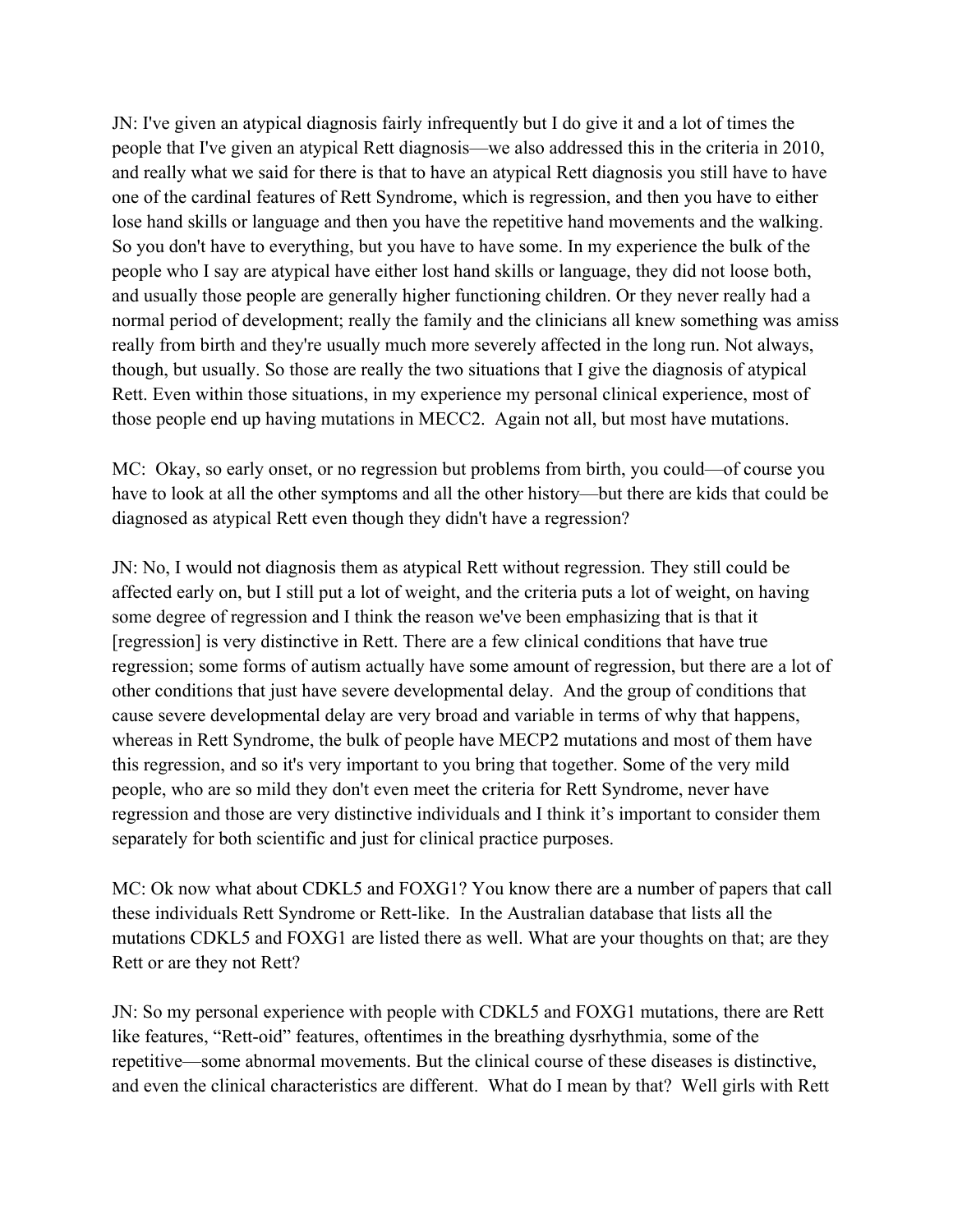Syndrome usually use intense eye gaze and make intense eye contact whereas in my experience a lot of people with CDKL5 and FOXG1 have an eye-avoidance and it has a different feeling when you interact with the child. So I think to me that they're distinctive and in most cases, I have had some children that have CDKL5 who it does seem like they did regress and may have lost language or speech so by the strict criteria we might say yes these people do fall into this group. I sort of believe strongly that it benefits the community, the scientific and the clinical community and the parents, if we don't overly lump diseases but we actually have splitting and do deeper characterization.

This goes back to my initial comment which is that it I don't think if people who have CDKL5 mutations have distinctive seizure issues, have distinctive GI issues, and they have a distinctive disease course, it's not helpful if we group them just with Rett, and try to make them into that same group which has a very different overall clinical course. What is very helpful is that we actually try to understand what the clinical course is for CDKL5, what the clinical course is for FOXG1 so we can best understand them and really develop treatments. I don't want that to make it seem like there aren't things, there isn't cross-fertilization, and there isn't anything in common. I think there are a distinct number of things in common between these disorders and I think that has led to people grouping them together, but I do think that we can both take things but that we do have to separate them out to be distinctive. Moving forward with what we've been doing for the last ten years with the natural history study for Rett Syndrome, we are proposing to move forward and have FOXG1 and CDKL5 but be distinctive elements within the natural history study and be characterized distinctively.

MC: Right, that makes sense and I think from a scientific viewpoint we also need to cultivate people studying CDKL5. For example, some of the symptomatic treatment approaches may be the same but the comment I made earlier about gene therapy and some of the approaches that we're taking, may not apply to CDKL5. So those families are going to want to really cultivate a rich research group that will be looking at ways to treat their disorder as well.

JN: Absolutely, what I would say is that on one hand you have the symptomatic treatments you rightly say could overlap and on the other hand you have the extraordinary disease specific treatments, like gene therapy, which aren't going to help things. But in the middle you might have disease-modifying therapies that may benefit both.

MC: Ok makes sense. Now what about the five percent that don't have a mutation? One thing I want to mention for families who may be listening whose children have not tested positive for MECP2 mutation, especially if they're test was done a long time ago, do make sure you get tested again. There are two types of tests; there is Tier 1 Tier 2 sequencing and if that comes back negative there's a specific task sometimes called MLPA or large exonic deletion test that looks for large chunks of the gene missing—which is undetected, the sequencing can't detect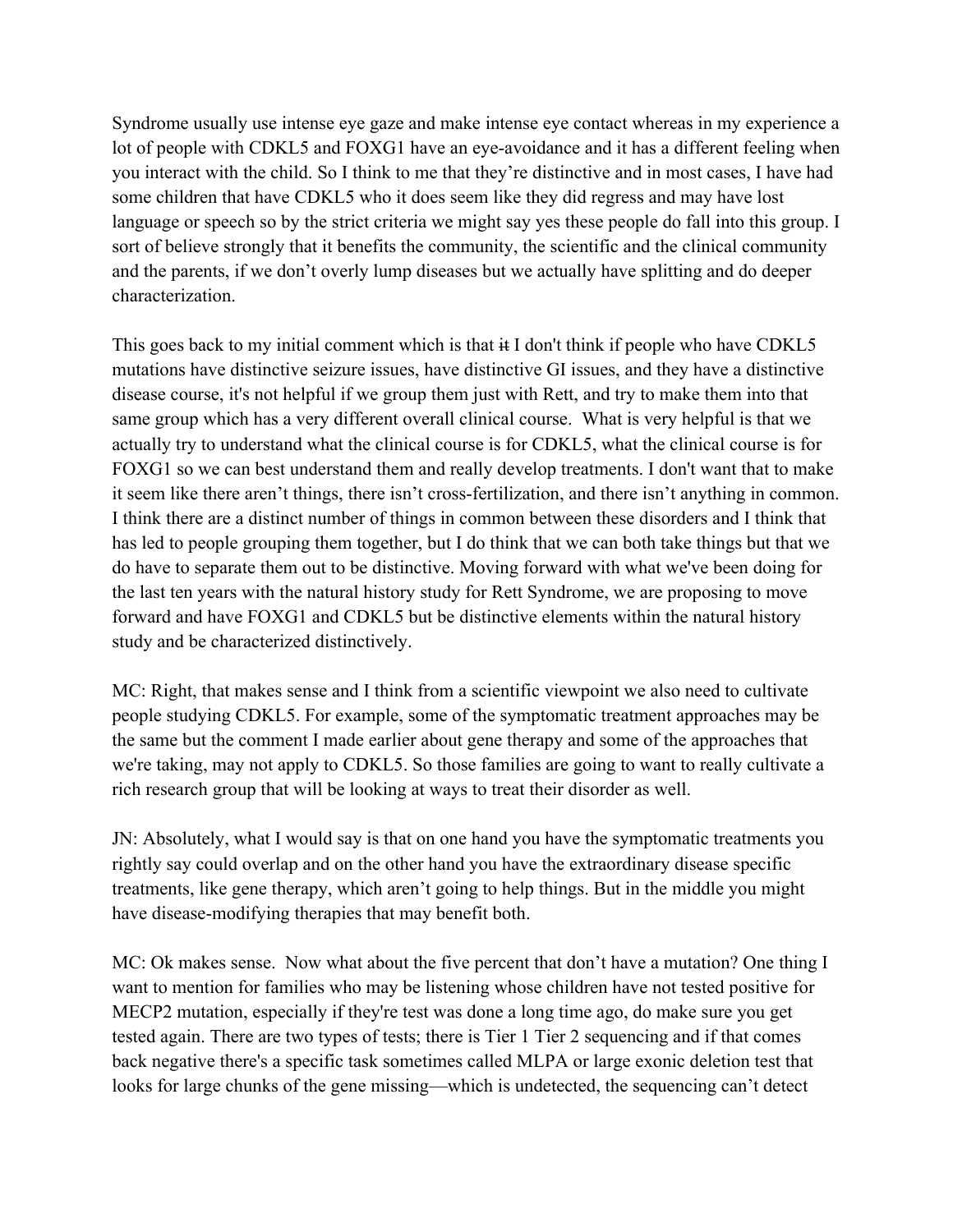that. So if your child is had the sequencing but hasn't had that second test, make sure that your child gets it, because it's not an automatic thing. You have to order it and you have to pay for it. It's separate. But for children who have had both of those done and FOXG1 and CDKL5 testing, and everything has come back negative, obviously it's tough for those parents. They feel left out, in limbo. What do you suggest?

I think you have a project ongoing for those kids?

JN: I just want to first reiterate what you said on how important it is to have that Tier 2 testing done. Ten percent of people who have Rett Syndrome and have a specific type of mutation in MECP2 don't get detected with standard sequencing. I will say this that if the sequencing is done and is sent to Baylor for the diagnostic purposes, it is actually a reflex response to do the secondtier test and so sometimes it has already been done so you need to pursue that a little deeper. So when you don't have a mutation in MECP2 but clinically seem have Rett Syndrome, there are a couple different options. One is that I am doing clinical research collecting DNA and doing sequencing on all the genes in the body for people who clinically meet the criteria of Rett Syndrome but don't have a mutation in MECP2 with the hope of discovering new genes.

Now in that process, we may actually find people who have mutations in some of these other genes MEF2C, CDKL5, and a variety of other genes, and that's great if we can find that and we also want to find new genes.

Outside of research realm, one thing that you people ask me all the time is should I just go through CDKL5, FOXG1, MEF2C, etc. and the list keeps growing all the time. It's a lot of testing and I think it's helpful if you have a clinician who can help guide that a little bit so it isn't just shotgun testing. I would say that if it is shotgun testing, there are options. Greenwood Genetics has a large panel for what they call *Syndromic Autism* that includes all these genes and will sequence all of them. It is more expensive than having one gene sequence but it's far cheaper than having all the individual tests done.

MC: Should parents pursue exome sequencing or whole genome sequencing?

JN: Clinically or on a research basis?

MC: Both.

JN: Obviously, I'm interested in it from a research basis. I think the way this field is going there's more and more clinical exome sequencing being done and that might be revealing. Eventually, things haven't really ramped up in a large way into genomic sequencing and I think that right now probably exome sequencing is still a better bet. Ultimately though that is probably the way you would want to go. I'm interested in doing this on research basis and I would be happy to